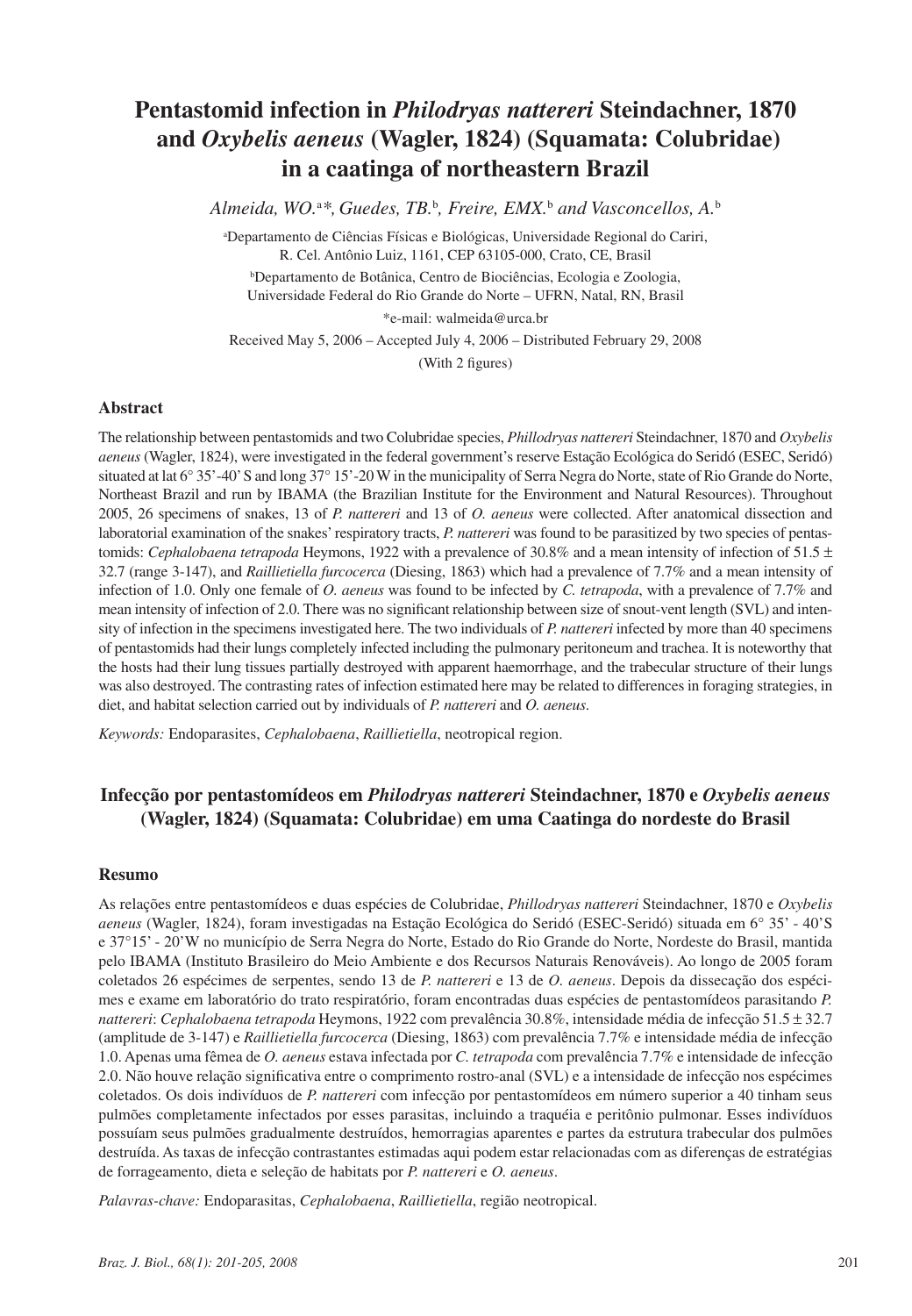### **1. Introduction**

Pentastomids are pulmonary parasites of vertebrates that act as population regulators (Riley, 1986). Cases of acute infections with serious pulmonary lesions, reduction of egg production, and increased mortality have been reported in lizard communities (Riley, 1986; Pence and Selcer, 1988; Zhang et al., 1988, Riley et al., 1991). However, such consequences have not been investigated in snakes, mainly in the South America ecosystems.

In Brazil, only four species of pentastomids have been reported until now, as snake parasites: *Cephalobaena tetrapoda* Heymons, 1922; *Kiricephalus coarctatus*  (Diesing, 1850); *Porocephalus crotali* (Humboldt, 1808) and *Raillietiella furcocerca* (Diesing, 1863). These species may be considered as generalists because their hosts belong to different snake families, genera, and species, whose diets vary from arthropods to vertebrates (Sambon, 1922; Heymons, 1935; Motta, 1963a, 1963b; Rego, 1981, 1983, 1984; Almeida and Christoffersen, 2002; Almeida et al., 2006, 2007).

Most of the above-mentioned studies have only reported the occurrence of pentastomids, except for the ones carried out by Almeida et al. (2006, 2007) who estimated for the first time pentastomids infecting snakes of the family Colubridae *Liophis lineatus* (Linnaeus, 1758), *Philodryas nattereri* Steindachner, 1870, and Elapidae *Micrurus ibiboboca* (Merrem, 1820), inhabiting the ecosystems of the semi-arid region of Ceará state, northeastern Brazil. Almeida et al. (2006, 2007) also confirmed *C. tetrapoda* as a generalist parasite of the colubrids *L. lineatus* and *P. nattereri* that feed on small vertebrates, which are likely to be intermediate hosts of pentastomids. It is quite relevant, as reported by Almeida et al. (2007) that the occurrence of *R. furcocerca* parasitizing

*P. nattereri*, indicating a prevalence and mean intensity of infection similar to the ones estimated by the authors in the case of *C. tetrapoda* within the same collection area, therefore confirms that different species of pentastomids share the same host. Almeida et al. (2006, 2007) emphasized the importance of further studies in other regions of Brazil, in order to research rates and patterns of infection of these parasites in South America ecosystems.

In the present study, the rates of infection evaluated in snakes from the microregion of Seridó, in the state of Rio Grande do Norte are compared with those obtained from snakes from the microregion of Cariri, in the state of Ceará, both regions located in northeastern Brazil. The aim here was to search for similarities and differences with respect to: i) composition of pentastomid fauna, ii) patterns of infection (prevalence and intensity), iii) probable diseases these parasites cause to their hosts, and iv) the relationship between infection, sex, and body size of the host.

#### **2. Material and Methods**

The snakes were captured throughout 2005, using standard herpetological methods such as active patterned collection (Auricchio and Salomão, 2002) in the federal government's reserve Estação Ecológica do Seridó (ESEC, Seridó) situated at lat 6° 35'-40'S and long 37° 15'-20W in the municipality of Serra Negra do Norte, state of Rio Grande do Norte, Northeast Brazil and run by IBAMA (the Brazilian Institute for the Environment and Natural Resources) (Figure 1). The region is characterized by a hot, semi-arid climate, with precipitation between 400 and 700 mm/year (average 497 mm/year) occurring predominantly from March to May. The average air temperature is from 28 to 30° C and average air



**Figure 1.** Location of the study area in Northeast Brazil. The federal government's reserve Estação Ecológica do Seridó (ESEC, Seridó), State of Rio Grande do Norte, Northeast Brazil, is indicated by the black dot.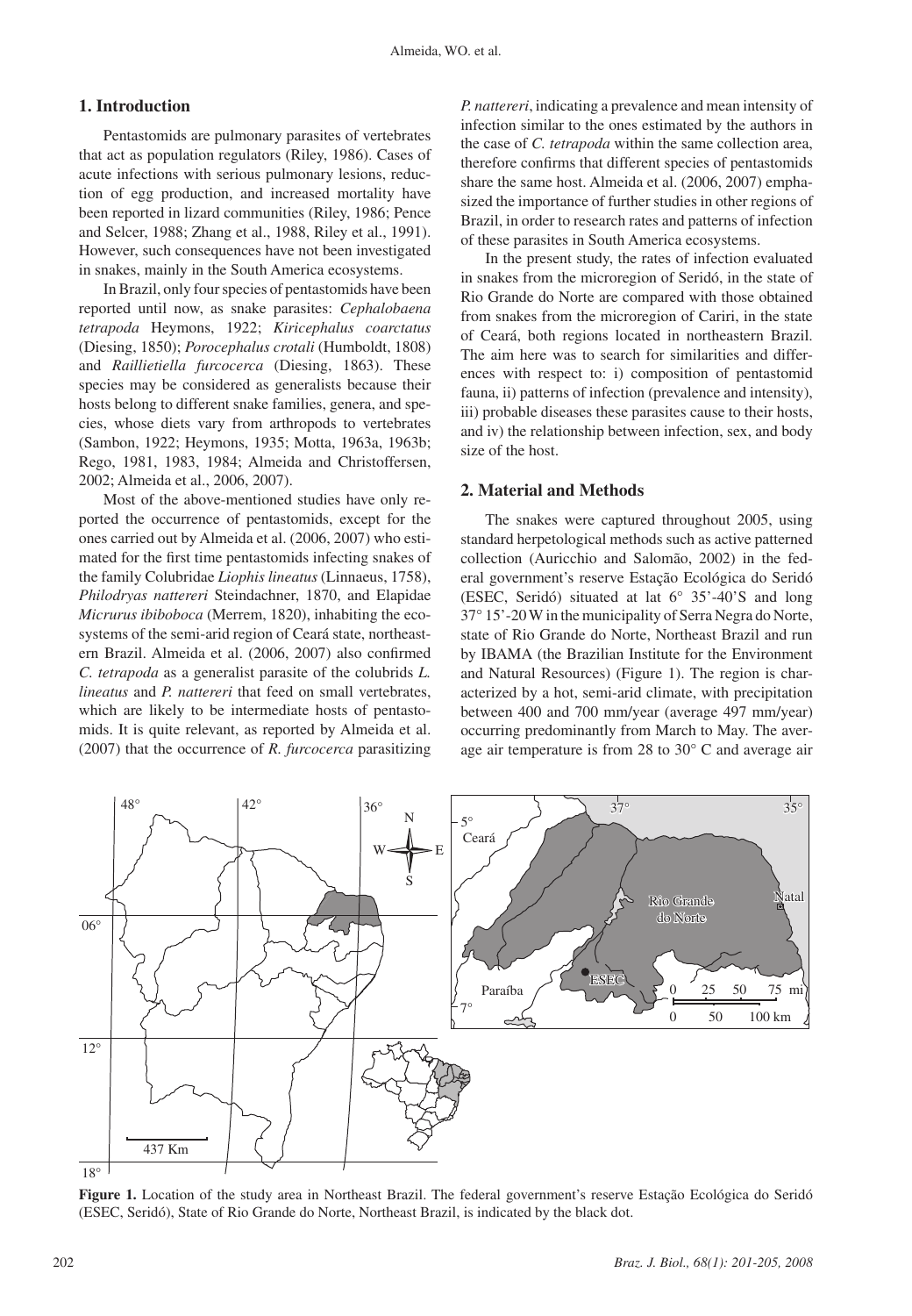humidity is between 30 and 50% in the dry season. The vegetation is characterized as hyperxerophile Caatinga, consisting of deciduous xerophytic bushes and trees of up to 8-10 m height, under which a herbaceous layer is well developed, at least during the rainy season (Varela-Freire, 1995; 2002).

Upon collection, the snakes were frozen-euthanized and their snout-vent length (SVL) was measured with a ruler (to the nearest 1 mm). The snakes were fixed in formalin 10% and preserved in ethanol 70%. They were subsequently identified according to Vanzolini et al. (1980). After preservation treatment, they were housed in the Herpetological Collection of the Departamento de Botânica, Ecologia e Zoologia (CHBEZ) of the Universidade Federal do Rio Grande do Norte, and numbered as: CHBEZ 628, 1041, 1084, 1102, 1099-103, 1126-129, 1181, 1216, 1217, 1231, 1238, 1239, 1240, 1246-1249, 1311, 1313, 1314.

The respiratory tracts of the snakes were removed and the search for pentastomids was performed under a stereomicroscope. The pentastomids that were found were cleared in Hoyer's medium, temporarily slidemounted and preserved in ethanol 70%. Identification was based on the dimensions of the hooks and male copulatory spicules (see Rego, 1983; 1984; Ali et al., 1984a; 1984b; 1985). During the identification of the individuals we also compared the specimens with material from the Helminthological Collection of the Instituto Oswaldo Cruz (CHIOC): *C. tetrapoda* (CHIOC 29185a-d, 29190a-l), *R. furcocerca* (CHIOC 31899a-c); and with material from the Coleção Zoológica da Universidade Regional do Cariri (LZ-URCA): *C. tetrapoda* (LZ-URCA 0043-0044; 0157-167) and *R. furcocerca* (LZ-URCA 168-170a-e).

The eco-parasitological terms used in this study followed the recommendations of Bush et al. (1997). The proportion of infected individuals was compared between sexes for *P. nattereri* using the Z-test for proportions (Zar, 1999).

#### **3. Results**

A total of 26 specimens of snakes were collected during the study period, 13 being *Philodryas nattereri* and 13 *Oxybelis aeneus*. The parasite species found in *P. nattereri* were *Cephalobaena tetrapoda* and *Raillietiella furcocerca*. In *O. aeneus* we only found *C. tetrapoda*, which represents a new host record for this pentastomid.

Of the 26 snakes collected, six (23.1%) were infected with pentastomids. They were adults, as we noticed the uterus of the females full of eggs and their simple hooks with no chitinous accessories, which differentiates them from nymphs with their double hooks and chitinous accessories (Riley, 1986).

Of the 13 specimens of *Philodryas nattereri* we collected, 38.5% (5/13) were infected with pentastomids, being *C. tetrapoda* the most frequent species, representing a prevalence of 30.8% (4/13) and the highest mean of intensity of infection  $(51.5 \pm 32.7)$ ; range of 3-147). The two individuals of *P. nattereri* infected by more than 40 specimens of pentastomids had their lungs completely infected with these parasites including the pulmonary peritoneum and trachea. It is noteworthy that the hosts had their lung tissues partially destroyed with apparent haemorrhage, and the trabecular structure of their lungs was also destroyed (Figure 2). *Raillietiella furcocerca* was another species of pentastomid that we found parasitizing only one specimen of *P. nattereri*  (prevalence 7.7%) with a very low mean intensity of infection (1.0). We also observed only one specimen of *O. aeneus* infected with *C. tetrapoda* (prevalence 7.7%) with a fairly low mean intensity of infection (2.0).



**Figure 2.** Opened lung of a specimen of *Philodryas nattereri*, the snake with the highest intensity of infection by the pentastomid *Cephalobaena tetrapoda* (147 individuals). The circles indicate points of destruction of pulmonary tissue. Bar = 3 cm.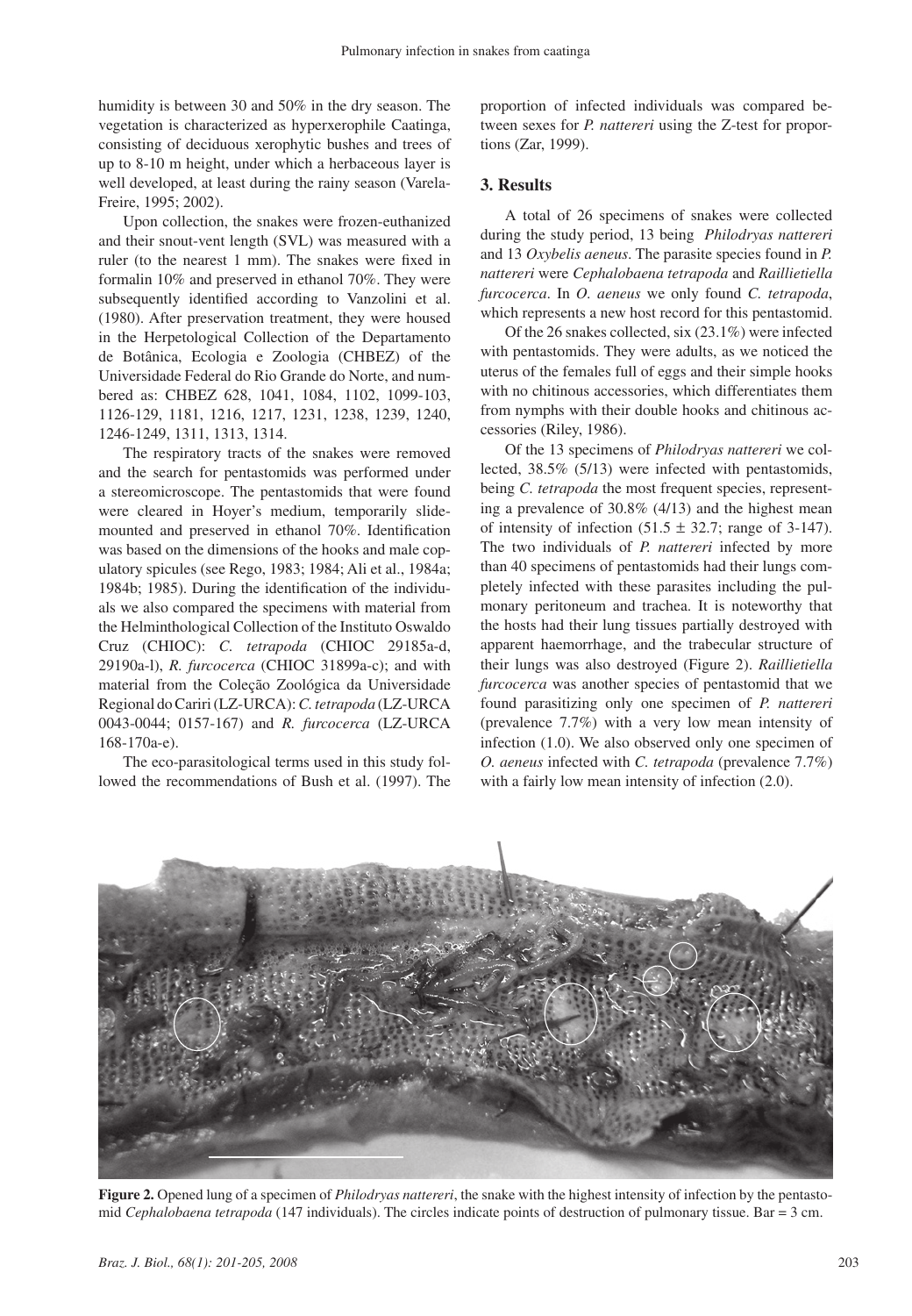The proportion of infected individuals was not different between males (1/7) and females (4/6) of *P. nattereri*  $(Z = 1.21; P = 0.173)$ . The snout-vent length had no significant variation among males (mean SVL =  $82.47 \pm 15.04$  cm) and females (mean  $SVL = 93.28 \pm 20.56$  (t = 1.09; df = 11; P = 0.29). There was not any SVL variation among host individuals (mean SVL =  $88.58 \pm 28.79$  cm) nor among non-host individuals (mean SVL =  $8.65$  cm) (t =  $0.17$ ; df =  $11$ ;  $P = 0.86$ .

#### **4. Discussion**

The rates of infection of *Micrurus ibiboboca*, *Liophis lineatus* and *P. nattereri* obtained by Almeida et al. (2006, 2007) were compared in this study, since they were snakes parasitized by pentastomids, in the microregion of Cariri, in the semi-arid northeastern Brazil. In both investigations (Almeida et al., 2006, 2007) and in the present study no difference of rates of infection between males and females was found nor any difference of size between infected and non-infected snakes. The pentastomid species (*C. tetrapoda* and *R. furcocerca*) parasitizing *P. nattereri* in the microregion of Cariri (Ceará State) (Almeida et al., 2007) are the same species we detected in hosts thriving at the ESEC in the microregion of Seridó (Rio Grande do Norte state).

According to Almeida et al. (2007) a higher prevalence of *C. tetrapoda* in *P. nattereri* (36.4% 4/11) was detected than in those results of Almeida et al. (2006) to *L. lineatus* (16.7% 1/6), still both hosts presented similar values of mean intensity of infection (*P. nattereri*  1.5 ± 0.28 and *L. lineatus* 2.0). However, differently from the population of *L. lineatus* in Almeida et al. (2006), *P. nattereri*'s population was parasitized simultaneously by another pentastomid: *R. furcocerca*, presenting a prevalence of 27.3% (3/11) and mean intensity of infection of  $2.3 \pm 1.32$  (1-5), which were similar to the values obtained from *C. tetrapoda* (Almeida et al., 2007). These results indicate that the generalist pentastomid species share the same host with no predominance of either. Otherwise, the investigation performed on *Micrurus ibiboboca* (Elapidae) in the same area of the *P. nattereri*'s population, Almeida et al. (2007) reported for elapid a prevalence of 25% (1/4), a value similar to that of the infected *P. nattereri*. However, the pentastomid observed was probably a new species of *Raillietiella*  and the mean intensity of infection was also different (1.0). Such similarities and differences, as observed by Almeida et al. (2007) result from differing forage and dietary habits of the studied snakes. *Philodryas nattereri*  are free-ranging snakes that prey on small vertebrates, whereas *M. ibiboboca* is a fossorial and ophiphagous species (Vanzolini et al., 1980; Martins and Oliveira, 1999; Hartmann and Marques, 2005).

In the present study the prevalence of infection in *P. nattereri* and *C. tetrapoda* are similar (30.8%, 4/13) while it is low for *R. furcocerca* (7.7% 1/13). Such results are even more relevant when the values of mean intensity of infection are compared; for example *C. tetrapoda*  infected strongly the hosts at the ESEC, Seridó (mean  $51.5 \pm 32.7$ ; range 3-147), causing serious damage to *P. nattereri*'s lungs (Figure 2). *Raillietiella furcocerca*, however, was found parasitizing only one specimen of *P. nattereri* (7.7%) with a very low mean intensity of infection (1.0). We do not have any explanation at the moment for this observation.

*Oxybelis aeneus* and *Philodryas nattereri* live in sympatry and feed on similar small vertebrates (Vanzolini et al., 1980; Martins and Oliveira, 1999; Hartmann and Marques, 2005). However, as *C. tetrapoda* parasitizing *O. aeneus* at the ESEC, Seridó, presented low prevalence (7.7%, 1/13) and low mean of intensity of infection (2.0), this may have been the result of habit differences, since these snakes are predominantly arboreal species. Hence, phyllogenetic and ecological factors should be intimately related to patterns of infection determined by the pentastomids in the snakes studied here and by Almeida et al. (2006, 2007). Environmental or anthropic interferences probably must have a significant influence on the rates of pentastomid infection in snakes, leading us to agree with Marcogliese (2004) with respect to the need for associating all ecological studies on parasites and hosts. This would contribute towards better identification and better knowledge that would be useful for management and conservation plans, mainly in neotropical regions, where such kinds of information are still scarce.

*Acknowledgments* — We thank Dr Dely Noronha, curator of the Helminthological Collection of the Instituto Oswaldo Cruz, for the loan of pentastomid specimens. To FUNCAP – the Fundação Cearense de Apoio ao Desenvolvimento Científico e Tecnológico (Ref. 943/03 – Edital 003/03) for the research grant and a scholarship to Suzana Gomes Lopes. To the Conselho Nacional de Desenvolvimento Científico e Tecnológico (CNPq) for the research grant received through the Programa Ecológico de Longa Duração (PELD). To the Fundação Coordenação de Aperfeiçoamento de Pessoal de Nível Superior (CAPES) for the scholarship to Thais Barreto Guedes da Costa. Our thanks are also due to IBAMA (the Brazilian Institute for the Environment and Natural Resources) for issuing permission to collect samples from their protection areas (processos 02021.000075/2006- 7and 080/04 – RAN/ IBAMA 02007.001009/04-73); to Dr Breno Grisi for his suggestions and the English version of the manuscript; we also thank the anonymous reviewer for the valuable suggestions and comments on the manuscript, and to Prof. Dr Jörn Seemann (URCA) for revising the English version of the text.

#### **References**

ALI, JH., RILEY, J. and SELF, JT., 1984a. A revision of the taxonomy of pentastomid parasites (genus *Raillietiella*  Sambon, 1910) from American snakes and amphisbaenians. *Syst. Parasitol*., vol. 6, p. 87-97.

-, 1984b. Further observations of blunt-hooked raillietiellids (Pentastomida: Cephalobaenida) from lizards with descriptions of three new species. *Syst. Parasitol*., vol. 6, p. 147-160.

-, 1985. A review of the taxonomy and systematics of the pentastomids genus *Raillietiella* Sambon, 1910 with a description of a new species. *Syst. Parasitol*., vol. 7, p. 111-123.